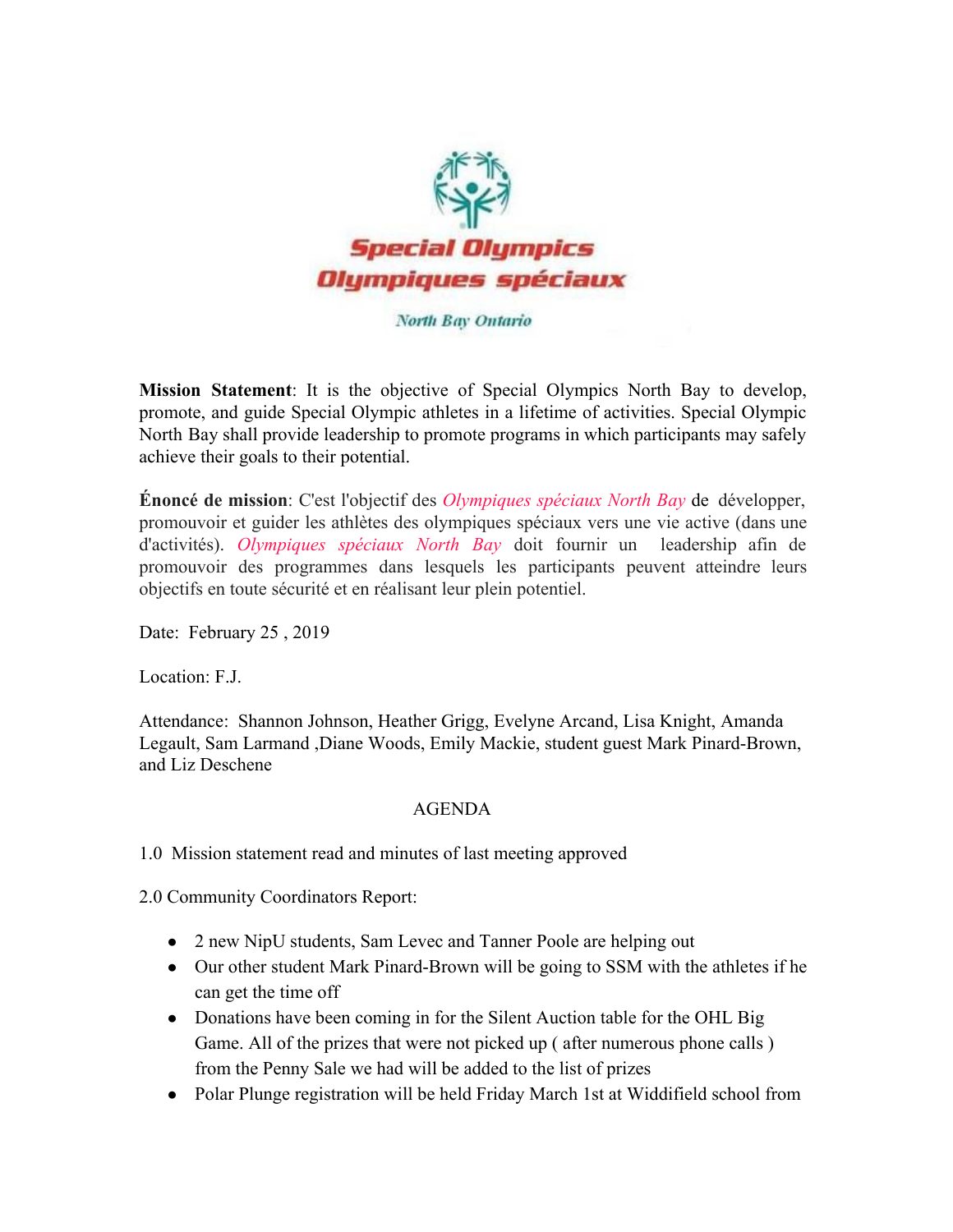7 to 9pm. Evelyn and Liz will help Shannon with this

- Sports Hall of Fame has nominated the National team as recipients this year. Shannon and Rob are invited as they were co-coaches. Tickets are \$50.00/person so the executive will cover half the price since this could be a hardship for the athletes….Shannon looking to see if we could get a business to sponsor the other half of the cost
- Shannon will also talk to Brian Risk about the AC/DC dilemma....to see if the cover band is giving us the donation promised
- March 31st will be an Athlete Ambassador course put on by Head Office...lunches to be provided
- Nipissing Reader Volunteer of the Month is none other than our own Diane Woods….Janet Zimbalatti from the Bingo hall will write the article….congrats Diane!!
- May 5th is the Chris Thacker Memorial Powerlifting tournament at Commerce Court

3.0 Community Fundraiser Report:

- Fundraising opportunity to provide bag lunches for a powerlifting tournament put on by Larry Shephard. We made over \$400.00 doing this last year
- Liz presented the yearly Unaudited Financial Bingo Statement to the executive and will be submitted to City Hall with a copy of these minutes

4.0 Media Relations Report:

• Ads for the dance were sent to media and Larry Shephard sent the powerlifting results to media

5.0 Registrar's Report:

• Athlete phone numbers were updated by Heather and given to athlete reps for our phone tree

## 6.0 Treasurer's Report: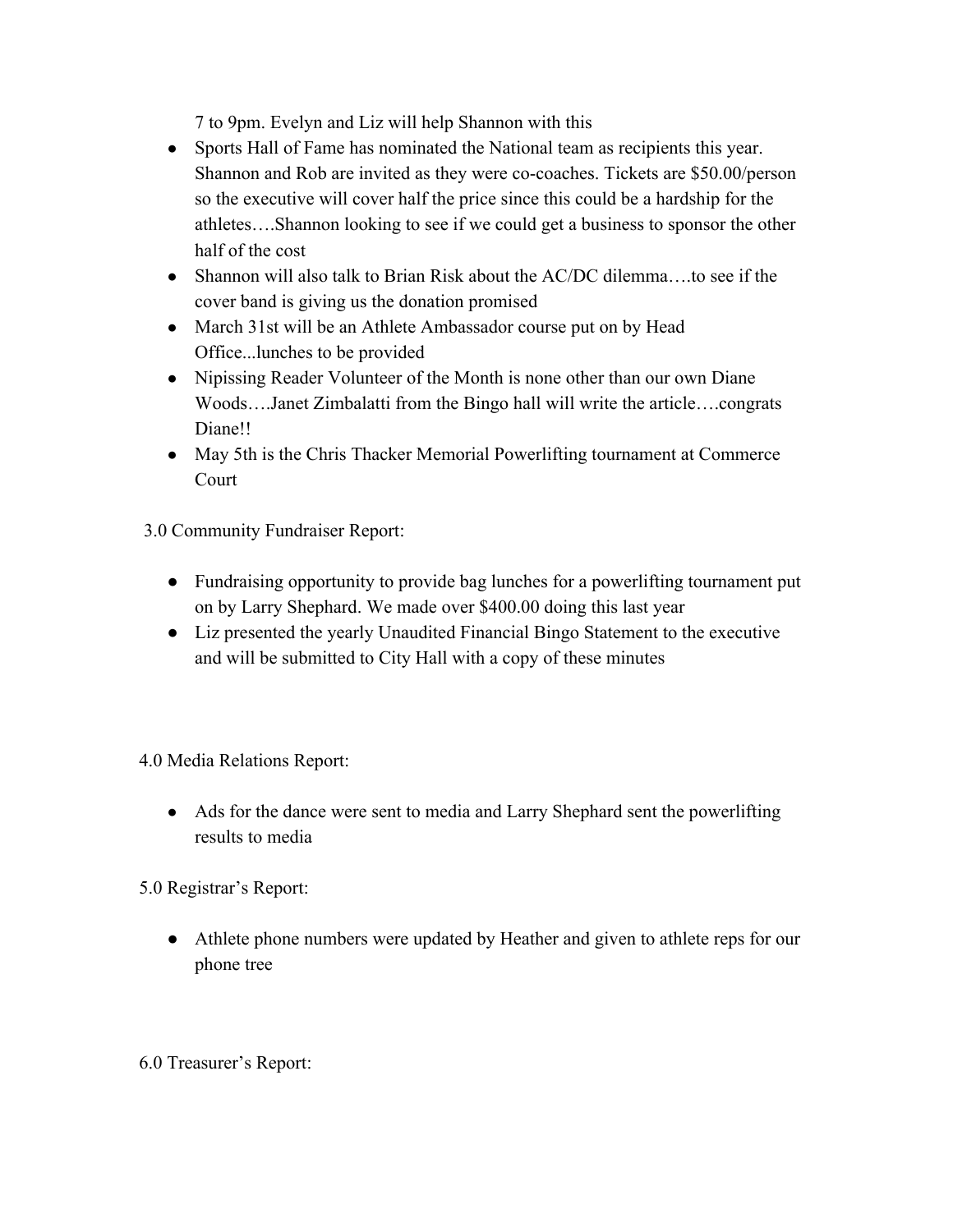● Account balances as of January 31,2019 GENERAL: \$6138.90

TRUST: \$7570.95

7.0 Sports Update

- Putting together a NorthEast Women's Soccer team to participate in an all paid tournament April 1 and 2nd in Mississauga
- Lisa will coach this team
- March 23rd is the swim meet in Sudbury. Drinks and snacks will be provided but athletes need to bring their own lunches
- March 16th is SSM tournament for snowshoeing, curling and cross country skiing all on the same day so athletes will have to pick the sport they wish to participate in. Not a problem being it's not a qualifying year. \$35.00 registration fee
- Sunday March 10th is the OHL Big Game at 1pm
- 8.0 New Business
	- Defer till next meeting

 **Next meeting Monday March 18th at 6 pm at F.J.**